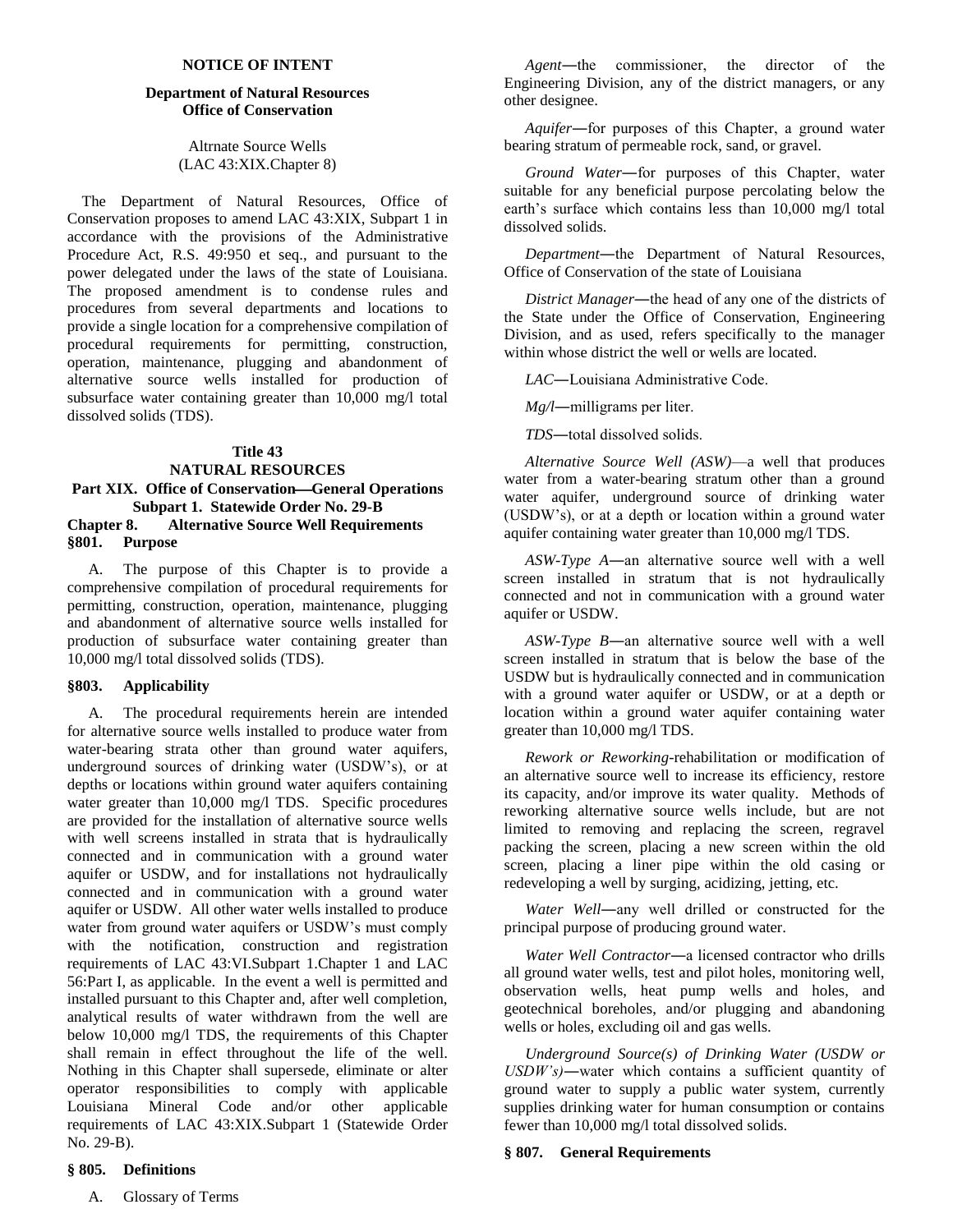A. All ASW's shall be permitted, constructed, maintained and plugged and abandoned in accordance with the requirements of this Chapter.

#### **§ 809. Application to Drill**

A. The drilling permit application requirements included in this section shall apply to all Type A and B ASW's.

B. All applications for permits to drill alternative source wells shall be made on Form MD-10-R or revisions thereof, and mailed or delivered to the district office with one copy mailed or delivered to the Department's Environmental Division. These applications, in duplicate, shall be accompanied by three copies of the location plat, preferably drawn to a scale of 1000 feet to the inch. The plats shall definitely show the amount and location of the acreage with reference to quarter-section corners, or other established survey points. There shall also be shown all pertinent lease and property lines, leases, offset wells, and the location and distance from the well to the nearest shoulder of any Interstate highway within the boundaries of the plat. Plats must have well locations certifications either written on or attached to the well location plats and this certification must be signed by a registered civil engineer, qualified surveyor or a qualified engineer regularly employed by the applicant. If possible the application card shall give the name and address of the drilling contractor, otherwise the information, as soon as determined, shall be supplied by letter to the district manager.

1. Applicants that receive a drilling permit for an alternative source well located within 1,000 feet of an Interstate highway shall furnish a copy of the approved drilling permit and the certified location plat to the appropriate state and local authorities, including all emergency responders.

C. No alternative source well shall be drilled, nor shall the drilling of such well be commenced, before a permit for such well has been issued by the Office of Conservation; furthermore, any work, such as digging pits, erecting buildings, derricks, etc., which the operator may do or have done, will be done at his own risk and with the full understanding that the Office of Conservation may find it necessary to change the location or deny the permit because of the rules and regulations applying in that instance.

D. No alternative source well shall commence drilling below the surface casing until a sign has been posted on the derrick, and subsequently on the well, showing the operator of record of the well, name of lease, section, township, range, and the serial number under which the permit was issued. The obligation to maintain a legible sign remains until abandonment.

E. In order to make the designation of the well, as referred to above, more uniform throughout the state, and thus to facilitate the handling of all matters relative to any particular well, wells shall be named in accordance with LAC 43:XIX.103.E.

### **§ 811. ASW-Type B Notification Requirements**

A. In addition to the drilling permit application requirements of LAC 43:XIX.809 above, Type B ASW operators must with comply with the following notification requirements.

1. Operators proposing to install Type B ASW's must provide to the Department's Environmental Division at least 90 days prior to well installation scientifically sound and objective information from a Louisiana licensed professional engineer or geologist certifying and definitively demonstrating that proposed water production from such wells will only yield water containing greater than 10,000 mg/l TDS.

2. In the absence of satisfactory information verifying compliance with LAC 43:XIX.811.A above, prior to, or after installation and/or operation of a Type B ASW, the Type B ASW operator shall provide to the Department's Environmental Division a properly completed Water Well Notification Form (Form GWR-01) at least 60 days prior to well installation if not already installed, otherwise as required by the Department, for review and imposition of any restrictions or other action deemed necessary by the Department pursuant to LAC 43:VI.705 and LAC 43:VI.707.

## **§ 813. All Other Applications**

A. All applications for permits to rework, repair (except ordinary maintenance operations), abandon (plug and abandon), acidize, deepen, perforate, perforate and squeeze, plug (plug back), plug and perforate, plug back and side-track, plug and squeeze, pull casing, side-track, squeeze, squeeze and perforate, workover, cement casing or liner as workover feature, or when a well is to be killed or directionally drilled, shall be made to the district office on Form DM-4R, as revised or replaced, and a proper permit shall be received from the district manager before work is started. Upon permit approval and prior to performing any permitted work activities, the well operator shall provide written notification of the permitted activity to the Department's Environmental Division. A description of the work done under the above cited work permits shall be furnished on the reverse side of the Well History and Work Resume Report (Form WH), which form shall be filed with the Department's district office in which the well is located within 20 days after the permitted work activity is completed. At least 12 hours prior notice of the proposed operations shall be given the district manager and/or an offset operator in order that one of them may witness the work. If the district manager fails to appear within 12 hours, the work may be witnessed by the offset operator, but failing in this, the work need not be held up longer than 12 hours. This rule shall not deter an operator from taking immediate action in an emergency to prevent damage.

B. When a service company, other than the drilling contractor, cements, perforates or acidizes, either before or after completion of an alternative source well, the service company shall furnish the district manager with legible exact copies of reports furnished the owner of the well.

#### **§ 815. Financial Security**

A. Unless otherwise provided by the statutes, rules and regulations of the office of conservation, financial security shall be required by the operator of record (operator) of an alternative source well pursuant to LAC 43:XIX.104.

#### **§ 817. Records**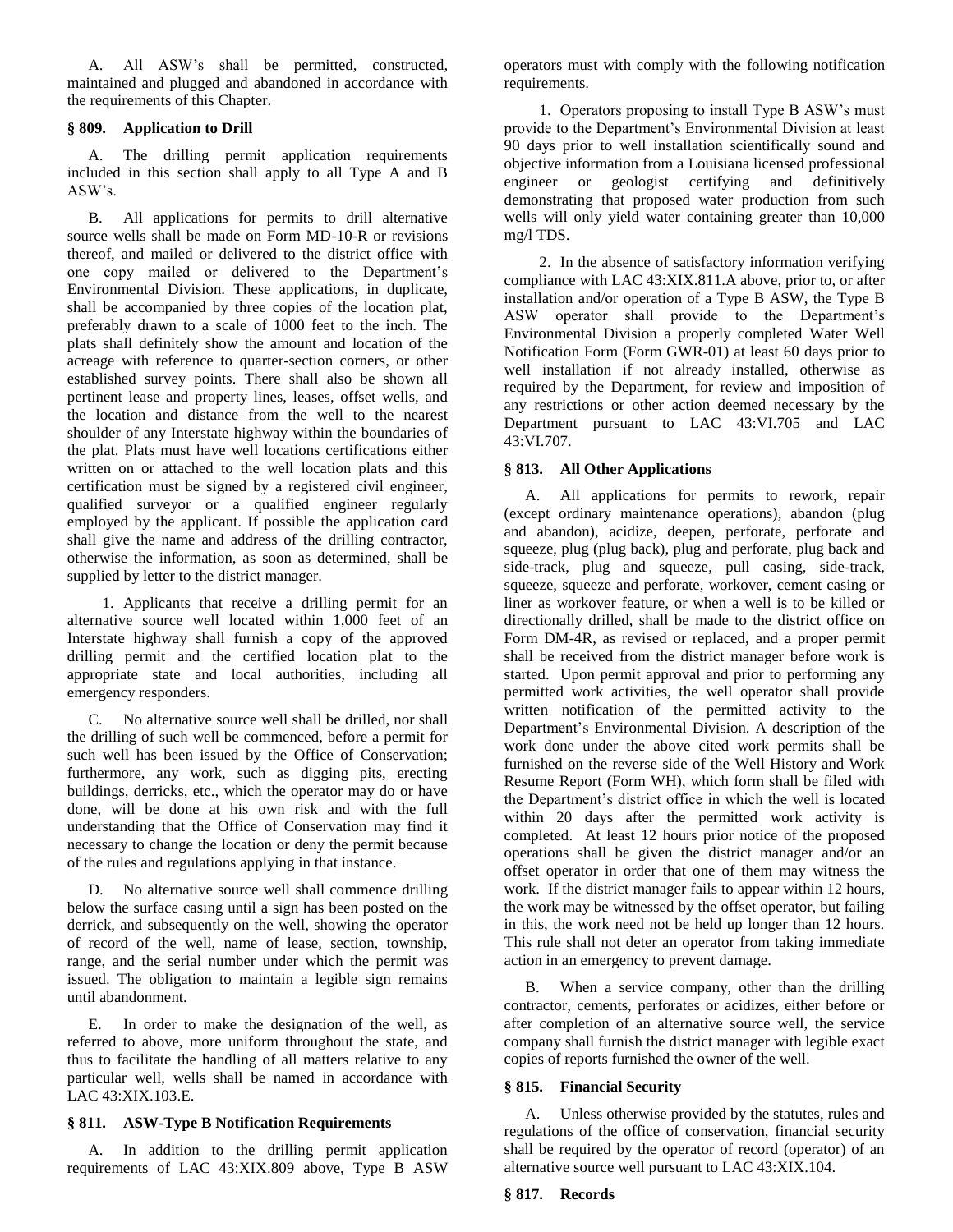A. Electrical logs, when run, shall be submitted in an electronic format to the Office of Conservation in accordance with LAC 43:XIX.107.

B. At the request of the commissioner or his agent, the district office shall be supplied with available field maps showing lease lines and well locations for all producing areas within the district pursuant to LAC 43:XIX.107.A.

C. A properly completed Well History and Work Resume Report (Form WH) shall be timely filed with the district office in which the alternative source well is located within 20 days after completion of the well. This report shall be filed on forms furnished by the Department or on like forms as reproduced by the operator. Upon filing of Form WH, the well operator shall provide written notification to the Department's Environmental Division to inform of well completion.

#### **§ 819. Construction, Operation and Maintenance**

A. All alternative source wells shall be constructed, operated and maintained in a safe and environmentally protective manner at all times in accordance with the casing requirements of LAC 43:XIX.109, diverter systems and blowout preventer requirements of LAC 43:XIX.111, casing head requirements of LAC 43:XIX.113, and at the discretion of the district manager.

B. Each alternative source well operator shall so conduct his operations and maintain his equipment as to reduce to a minimum the danger of explosion or fire and consequent waste, and implement all applicable requirements of LAC 43:XIX.115.

C. The inspectors and engineers of the Office of Conservation shall have access to the mud records of any drilling well, except those records which pertain to special muds and special work with respect to patentable rights, and shall be allowed to conduct any essential test or tests on the mud used in the drilling of a well. When the conditions and tests indicate a need for a change in the mud or drilling fluid program in order to insure proper control of the well, the district manager shall require the operator or company to use due diligence in correcting any objectionable conditions.

D. The district manager shall be notified immediately by the new operator whenever a change of operator occurs. This must be accomplished by submitting Office of Conservation Form MD-10-RA (application for amended permit to drill for minerals) to reflect the new operator. Upon filing of Form MD-10-RA, the well operator shall provide written notification to the Department's Environmental Division to inform of the change of operator.

## **§ 821. Plugging and Abandonment**

A. Plugging and abandonment of all alternative source wells shall be conducted in a safe and environmentally protective manner in accordance with the applicable plugging and abandonment requirements of LAC 43:XIX.137 and at the discretion of the district manager.

B. The responsibility of plugging any well over which the commissioner of conservation has jurisdiction shall be the owner(s) of record.

1. In the event any owner(s) responsible for plugging any well fails to do so, and after a diligent effort has been made by the department to have said well plugged, the commissioner may call a public hearing to show cause why said well was not plugged.

2. The commissioner or his agent may require the posting of a reasonable bond with good and sufficient surety in order to secure the performance of the work of proper abandonment.

3. The district manager shall be notified immediately by the new operator whenever a change of operator occurs. This must be accomplished by submitting Office of Conservation Form MD-10-RA (application for amended permit to drill for minerals) to reflect the new operator. Upon filing of Form MD-10-RA, the well operator shall provide written notification to the Department's Environmental Division to inform of the change of operator.

C. Plugging Procedures

1. Notification of intention to plug any well or wells over which the commissioner of conservation has jurisdiction, shall be given to the appropriate district manager prior to the plugging thereof. Notification shall be made in writing to the district office in the form of a work permit (Form DM-4 Rev.) for which an original and three copies are required. Where plugging involves a well with a rig on location, the district manager may grant verbal approval to plug and abandon the well provided the work permit is subsequently submitted. Any operator who fails to comply with this requirement may be required by the district manager to place additional cement plug(s) and/or prove the plug(s) are placed as the operator states they are.

2. Once an operator has been issued a work permit to plug and abandon a well by the appropriate district manager, then said operator shall be required to contact the appropriate inspector a minimum of 12 hours prior to beginning the plugging operations. During drilling and/or workover operations, the requirement to contact the appropriate inspector a minimum of 12 hours prior to beginning the plugging operations shall be waived at the time verbal notification is made to the district office.

3. In plugging wells, it is essential that all oil or gas and ground water bearing formations be protected pursuant to LAC 43:XIX..137.F.3.

4. Upon plugging any well for any cause, a complete record thereof shall be made out, duly verified and filed in triplicate on Form P&A and Form WH-1 in the district office within 20 days after the plugging of such well. A cementing report shall be filed with the plugging report. Upon filing of Form P&A, the well operator shall provide written notification to the Department's Environmental Division to inform of completion of well plugging and abandonment.

D. Well to be Used for Fresh Water. When the well to be plugged may be safely used as a fresh-water well and the owner or owners of the well have, by a mutual written agreement with the landowner, agreed to turn the well over to the landowner for that purpose, then the well need not be filled above the plug set below the fresh-water formation; provided, however, that the signed agreement or (if recorded in the public records) a certified copy thereof be filed with the appropriate district manager, which shall relieve the owner or owners who turn the well over to the landowner